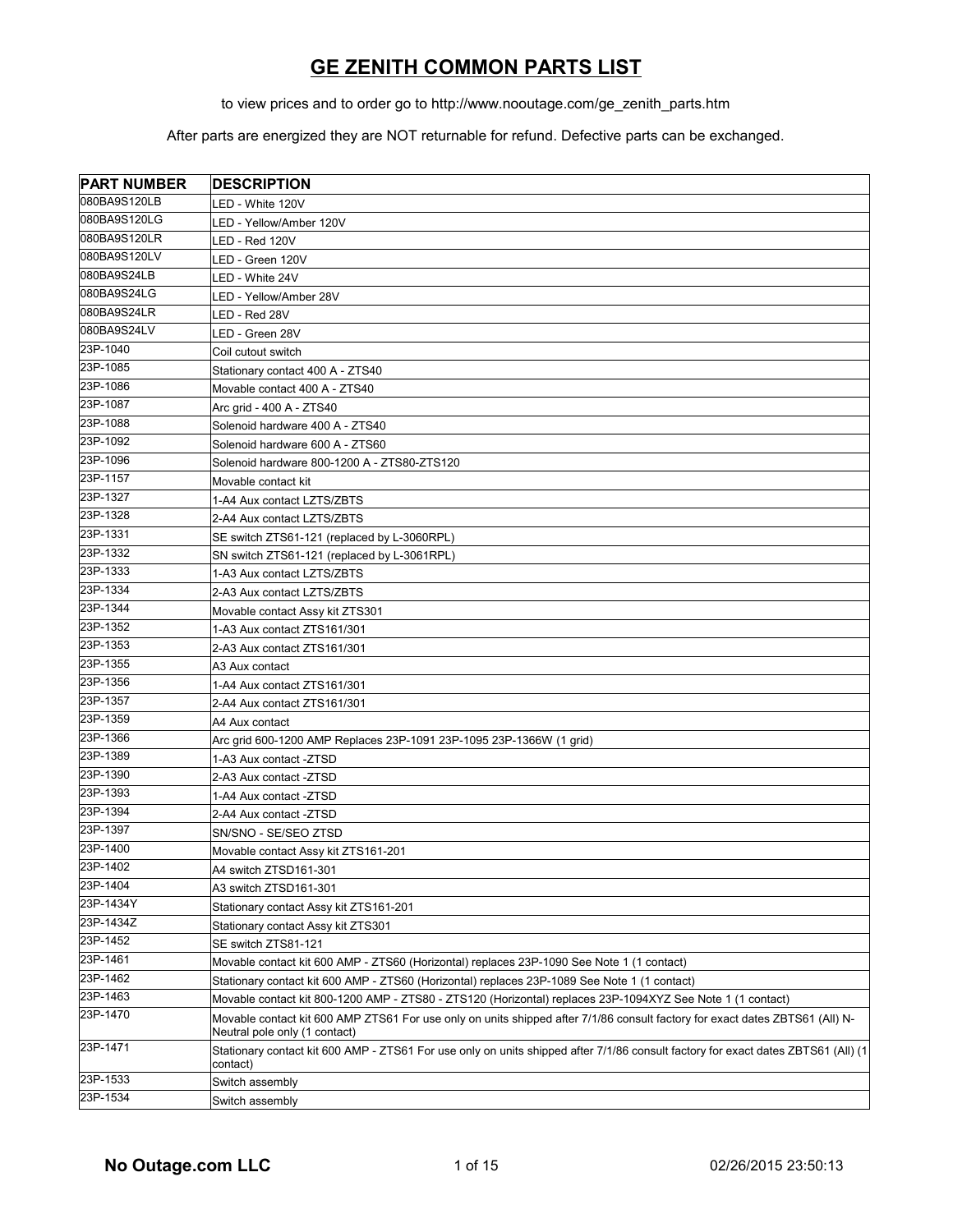to view prices and to order go to http://www.nooutage.com/ge\_zenith\_parts.htm

| <b>PART NUMBER</b> | <b>DESCRIPTION</b>                                                                                                                                                                                                  |
|--------------------|---------------------------------------------------------------------------------------------------------------------------------------------------------------------------------------------------------------------|
| 23P-1535           | Switch assembly                                                                                                                                                                                                     |
| 23P-1536           | Switch assembly                                                                                                                                                                                                     |
| 23P-1540           | Switch assembly                                                                                                                                                                                                     |
| 23P-1541           | Switch assembly                                                                                                                                                                                                     |
| 23P-1568           | Switch assembly                                                                                                                                                                                                     |
| 23P-1569           | Switch assembly                                                                                                                                                                                                     |
| 23W-3007G          | Harness - start relay 250                                                                                                                                                                                           |
| 26P-1144           | Contact assembly                                                                                                                                                                                                    |
| 26P-1299           | Bypass speed wrench ZBTS41-121                                                                                                                                                                                      |
| 26P-1303           | ZBTS - 2nd generation bypass control panel                                                                                                                                                                          |
| 26P-1304           | Switch assembly                                                                                                                                                                                                     |
| 26P-1311           | Switch assembly                                                                                                                                                                                                     |
| 26P-1312           | Switch assembly                                                                                                                                                                                                     |
| 26P-1327           | SN/SNO switch ZTSD81-121                                                                                                                                                                                            |
| 26P-1328           | SE/SEO switch ZTSD81-121                                                                                                                                                                                            |
| 26P-1331           | Movable contact kit 800-1200 AMP ZBTS81-121 A B & C Phase. For use on units shipped prior to 1/1/85. Consult factory for<br>exact dates and application prior to order - replaces $23P-1367 \times YZ$ (1 contact). |
| 26P-1332           | Movable contact kit 800-1200 AMP ZBTS81-121 N (Neutral) phase. For use on units shipped prior to 2/18/85. Consult factory for<br>exact dates and application prior to order (1 contact).                            |
| 26P-1333           | Stationary contact kit 800-1200 AMP - ZBTS81-121. For use on units shipped prior to 2/18/85. Consult factory for exact dates<br>and application. prior to order (1 contact).                                        |
| 26P-1334           | Movable contact kit 800-1200 AMP ZTS/D ZBTSD/ZBTS81-121 A B & C phase. For use on units shipped after 2/18/85. Consult<br>factory for exact dates and application prior to order (1 contact).                       |
| 26P-1335           | Movable contact kit 800-1200 AMP ZBTS/D ZTS/D ZBTS81-121 N(neutral) phase. For use on units shipped after 2/18/85.<br>Consult factory for exact dates and application prior to order (1 contact).                   |
| 26P-1336           | Stationary contact kit 800-1200 AMP ZBTS/D ZTS/D ZBTS81-121 N(neutral) phase. For use on units shipped after 2/18/85.<br>Consult factory for exact dates and application prior to order (1 contact).                |
| 26W-3027G          | <b>Bypass Harness</b>                                                                                                                                                                                               |
| 26W-3026G          | <b>Power Panel Harness</b>                                                                                                                                                                                          |
| 27H-1002           | Normal lug plate SZTS                                                                                                                                                                                               |
| 27H-1003           | Emergency lug plate SZTS                                                                                                                                                                                            |
| 27P-1004           | Stationary contact - 150-260 A                                                                                                                                                                                      |
| 27P-1014           | Arc grid                                                                                                                                                                                                            |
| 27P-1015           | Load carrier                                                                                                                                                                                                        |
| 27P-1016           | Load carrier                                                                                                                                                                                                        |
| 27P-1017           | Load carrier                                                                                                                                                                                                        |
| 27P-1018           | Emergency stationary contact support block 40-260 Amp                                                                                                                                                               |
| 27P-1019           | Normal stationary contact support block 40-260 Amp                                                                                                                                                                  |
| 27P-1033           | Stationary contact - 40-100 A                                                                                                                                                                                       |
| 27P-1036           | Movable contact - 40-100 A                                                                                                                                                                                          |
| 27P-1037           | Movable contact - 150-260 A                                                                                                                                                                                         |
| 27P-1049           | Stationary contact - 400 A - ZTS41                                                                                                                                                                                  |
| 27P-1060           | Arc grid - 400 A - ZTS41                                                                                                                                                                                            |
| 27P-1063           | Movable contact - 400 A - ZTS41                                                                                                                                                                                     |
| 27P-1065Z          | Capacitor replacement kit for PS-4017                                                                                                                                                                               |
| 27P-1142           | Arc chute                                                                                                                                                                                                           |
| 43050              | Synch Light                                                                                                                                                                                                         |
| 46P-1079           | Bypass control panel "H" bypass                                                                                                                                                                                     |
| 46P-1100A          | ZTSH/ZBTSH Transfer Switch Contacts - Normal (ABC phases) 1 set of 3 movable and stationary contacts 100 Amp                                                                                                        |
| 46P-1100B          | ZTSH/ZBTSH Transfer Switch Contacts - Normal (ABC phases) 1 set of 3 movable and stationary contacts 150 Amp                                                                                                        |
| 46P-1100C          | ZTSH/ZBTSH Transfer Switch Contacts - Normal (ABC phases) 1 set of 3 movable and stationary contacts 225 Amp                                                                                                        |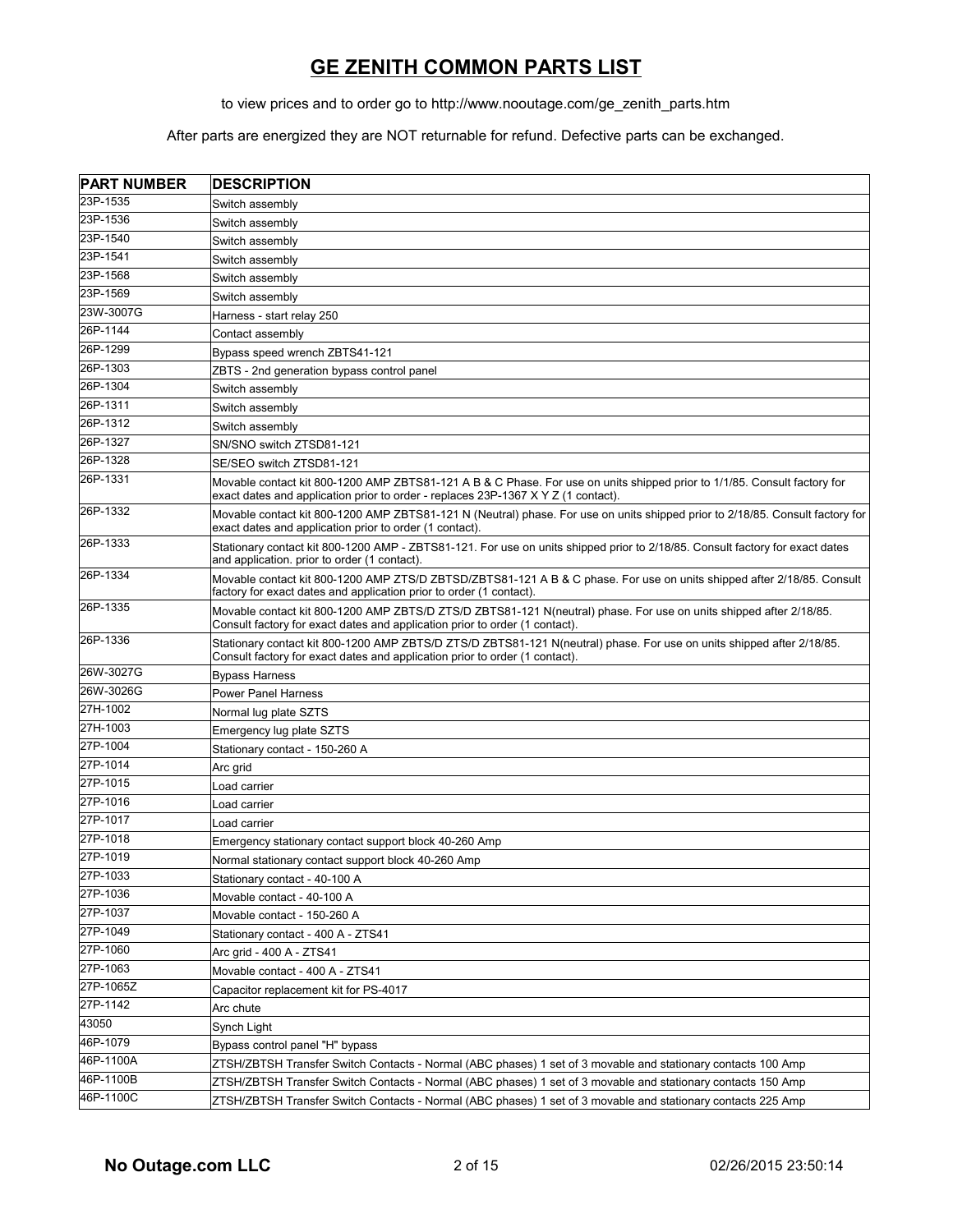to view prices and to order go to http://www.nooutage.com/ge\_zenith\_parts.htm

| <b>PART NUMBER</b> | <b>DESCRIPTION</b>                                                                                              |
|--------------------|-----------------------------------------------------------------------------------------------------------------|
| 46P-1100D          | ZTSH/ZBTSH Transfer Switch Contacts - Normal (ABC phases) 1 set of 3 movable and stationary contacts 260 Amp    |
| 46P-1100E          | ZTSH/ZBTSH Transfer Switch Contacts - Normal (ABC phases) 1 set of 3 movable and stationary contacts 400 Amp    |
| 46P-1101A          | ZTSH/ZBTSH Transfer Switch Contacts - Normal neutral phase 1 set of 1 movable and stationary contact 100 Amp    |
| 46P-1101B          | ZTSH/ZBTSH Transfer Switch Contacts - Normal neutral phase 1 set of 1 movable and stationary contact 150 Amp    |
| 46P-1101C          | ZTSH/ZBTSH Transfer Switch Contacts - Normal neutral phase 1 set of 1 movable and stationary contact 225 Amp    |
| 46P-1101D          | ZTSH/ZBTSH Transfer Switch Contacts - Normal neutral phase 1 set of 1 movable and stationary contact 260 Amp    |
| 46P-1101E          | ZTSH/ZBTSH Transfer Switch Contacts - Normal neutral phase 1 set of 1 movable and stationary contact 400 Amp    |
| 46P-1102A          | ZTSH/ZBTSH Transfer Switch Contacts - Emergency (ABC phases) 1 set of 3 movable and stationary contacts 100 Amp |
| 46P-1102B          | ZTSH/ZBTSH Transfer Switch Contacts - Emergency (ABC phases) 1 set of 3 movable and stationary contacts 150 Amp |
| 46P-1102C          | ZTSH/ZBTSH Transfer Switch Contacts - Emergency (ABC phases) 1 set of 3 movable and stationary contacts 225 Amp |
| 46P-1102D          |                                                                                                                 |
|                    | ZTSH/ZBTSH Transfer Switch Contacts - Emergency (ABC phases) 1 set of 3 movable and stationary contacts 260 Amp |
| 46P-1102E          | ZTSH/ZBTSH Transfer Switch Contacts - Emergency (ABC phases) 1 set of 3 movable and stationary contacts 400 Amp |
| 46P-1103A          | ZTSH/ZBTSH Transfer Switch Contacts - Emergency neutral phase 1 set of 1 movable and stationary contact 100 Amp |
| 46P-1103B          | ZTSH/ZBTSH Transfer Switch Contacts - Emergency neutral phase 1 set of 1 movable and stationary contact 150 Amp |
| 46P-1103C          | ZTSH/ZBTSH Transfer Switch Contacts - Emergency neutral phase 1 set of 1 movable and stationary contact 225 Amp |
| 46P-1103D          | ZTSH/ZBTSH Transfer Switch Contacts - Emergency neutral phase 1 set of 1 movable and stationary contact 260 Amp |
| 46P-1103E          | ZTSH/ZBTSH Transfer Switch Contacts - Emergency neutral phase 1 set of 1 movable and stationary contact 400 Amp |
| 46P-1104A          | ZBTSH Bypass Contacts - Normal (ABC phases) 1 set of 3 movable and stationary contacts 100 Amp                  |
| 46P-1104B          | ZBTSH Bypass Contacts - Normal (ABC phases) 1 set of 3 movable and stationary contacts 150 Amp                  |
| 46P-1104C          | ZBTSH Bypass Contacts - Normal (ABC phases) 1 set of 3 movable and stationary contacts 225 Amp                  |
| 46P-1104D          | ZBTSH Bypass Contacts - Normal (ABC phases) 1 set of 3 movable and stationary contacts 260 Amp                  |
| 46P-1104E          | ZBTSH Bypass Contacts - Normal (ABC phases) 1 set of 3 movable and stationary contacts 400 Amp                  |
| 46P-1105A          | ZBTS Bypass Contacts - Normal Neutral Phase 1 set of 1 movable and stationary contact 100 Amp                   |
| 46P-1105B          | ZBTS Bypass Contacts - Normal Neutral Phase 1 set of 1 movable and stationary contact 150 Amp                   |
| 46P-1105C          | ZBTS Bypass Contacts - Normal Neutral Phase 1 set of 1 movable and stationary contact 225 Amp                   |
| 46P-1105D          | ZBTS Bypass Contacts - Normal Neutral Phase 1 set of 1 movable and stationary contact 260 Amp                   |
| 46P-1105E          | ZBTS Bypass Contacts - Normal Neutral Phase 1 set of 1 movable and stationary contact 400 Amp                   |
| 46P-1132           | Switch assembly                                                                                                 |
| 46P-1161           | Switch assembly                                                                                                 |
| 47P-1053           | SSRCP control panel (Note: use jumpers PS-5067)                                                                 |
| 50P-1005           | RT box - ZTSL 120V NOTE: For mini RT box                                                                        |
| 50P-1006           | RT box - ZTSL 208/220V used with new style                                                                      |
| 50P-1007           | RT box - ZTSL 230/240V 40-150Amp standard                                                                       |
| 50P-1008           | RT box - ZTSL 277V ATS see 57P series                                                                           |
| 50P-1009           | RT box - ZTSL 380/400V                                                                                          |
| 50P-1010           | RT box - ZTSL 416/440V                                                                                          |
| 50P-1011           | RT box - ZTSL 460/480V                                                                                          |
| 50P-1012           | RT box - ZTSL 575/600V                                                                                          |
| 50P-1013           | RT box - ZTGDK 120V                                                                                             |
| 50P-1014           | RT box - ZTGDK 208/220V                                                                                         |
| 50P-1015           | RT box - ZTGDK 230/240V                                                                                         |
| 50P-1016           | RT box - ZTGDK 277V                                                                                             |
| 50P-1017           | RT box - ZTGDK 380/400V                                                                                         |
| 50P-1018           | RT box - ZTGDK 416/440V                                                                                         |
| 50P-1019           | RT box - ZTDGK 460/480V                                                                                         |
| 50P-1020           | RT Box - ZTGDK 575/600V                                                                                         |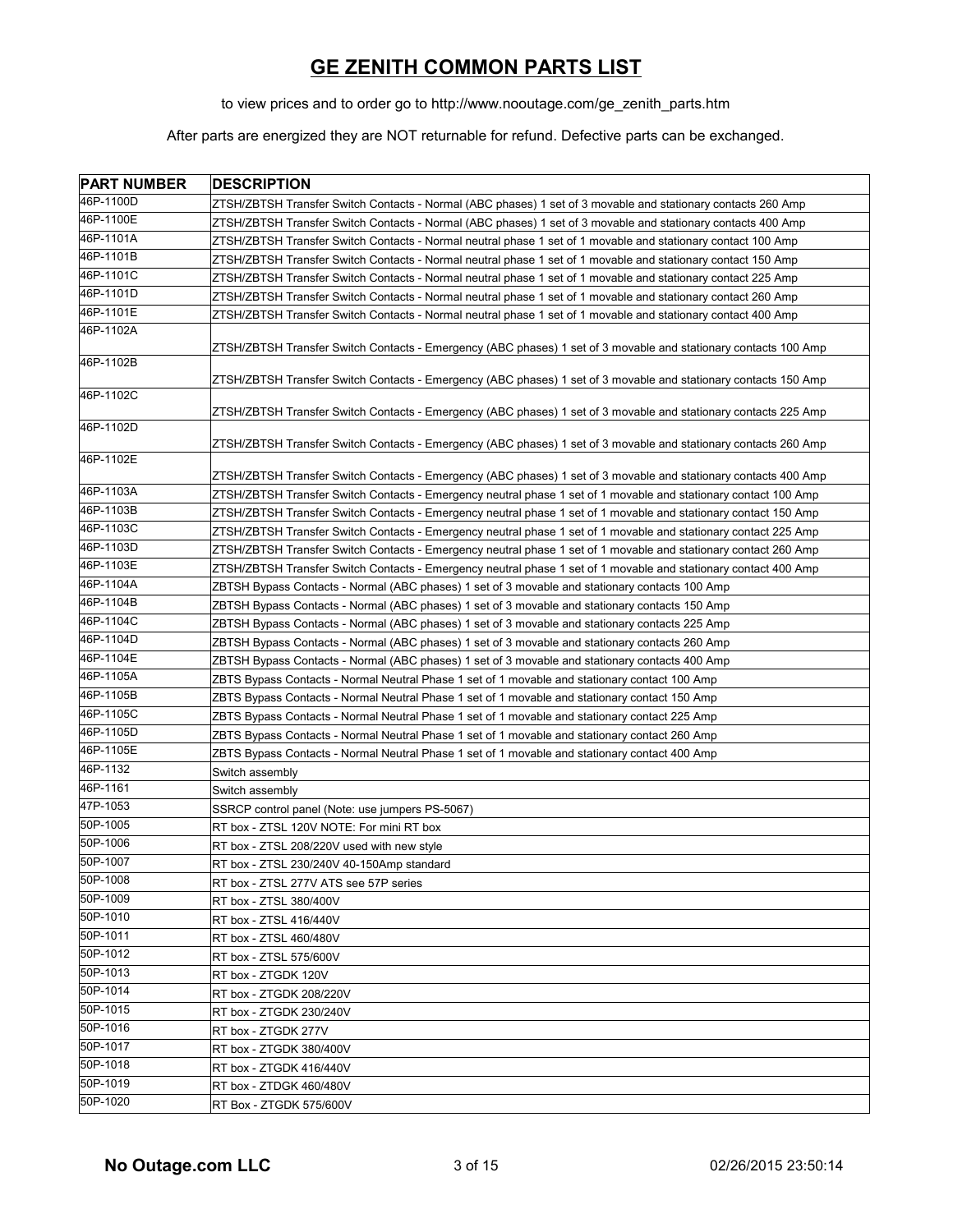to view prices and to order go to http://www.nooutage.com/ge\_zenith\_parts.htm

| <b>PART NUMBER</b> | <b>DESCRIPTION</b>                                                                     |
|--------------------|----------------------------------------------------------------------------------------|
| 50P-1034           | RT box - ZTSDL 120V                                                                    |
| 50P-1035           | RT box - ZTSDL 208/220V                                                                |
| 50P-1036           | RT box - ZTSDL 230/240V                                                                |
| 50P-1037           | RT box - ZTSDL 277V                                                                    |
| 50P-1038           | RT box - ZTSDL 380/400V                                                                |
| 50P-1039           | RT box - ZTSDL 416/440V                                                                |
| 50P-1040           | RT box - ZTSDL 460/480V                                                                |
| 50P-1041           | RT box - ZTSDL 575/600V                                                                |
| 50P-1049           | Lon Works Annunciator Module                                                           |
| 50P-1054           | Lon Works Card (MX-100)                                                                |
| 50P-1055           | Lon Works Card (MX-150/200/250)                                                        |
| 50P-1057           | Lon Works Annunicator (1-8 position)                                                   |
| 50P-1087           | Time delay board (ZTXR) 120/240V                                                       |
| 50P-1090           | Time delay board (ZTXR) 208V                                                           |
| 50P-1105           | <b>Modbus Communications Card</b>                                                      |
| 50P-1124           | Modbus Configuration Kit - DISCONTINUED AND REPLACED WITH 50W-1208                     |
| 50P-1160RPL        | MX100/150 Field Replacement Kit - Factory Programmed                                   |
| 50P-1160SPR        | MX100/150 Replacement Spare Controller Kit                                             |
| 50P-1161RPL        | MX200/250 Field Replacement Kit - Factory Programmed                                   |
| 50P-1161SPR        | MX200/250 Replacement Spare Controller Kit                                             |
| 50P-1212           | <b>Bypass Transformer Board</b>                                                        |
| 50P-1213           | <b>Bypass Transformer Board</b>                                                        |
| 50P-1220           | <b>Bypass Logic Board</b>                                                              |
| 50P-1224           | CPS Box - 120 volt                                                                     |
| 50P-1225           | CPS Box - 208/220 volt                                                                 |
| 50P-1226           | CPS Box - 230/240 volt                                                                 |
| 50P-1227           | CPS Box - 277 volt                                                                     |
| 50P-1228           | CPS Box - 380/400 volt                                                                 |
| 50P-1229           | CPS Box - 416/440 volt                                                                 |
| 50P-1230A          | CPS Box - 460/480 volt                                                                 |
| 50P-1231RPL        | CPS Box - 575/600 volt                                                                 |
| 50P-1242           | Limit Switch                                                                           |
| 50P-2000           | OBSOLETE See 50P-3000 ZTX - MX-50 board (complete) 1 phase 208/240                     |
| 50P-2003           | OBSOLETE NO REPLACMT ZTX Gen control board                                             |
| 50P-2005           | OBSOLETE See 50P-3031 ZTX - MX50 3 phase sensing adder board (208/240)                 |
| 50P-2006           | OBSOLETE See 50P-3001 ZTX - MX-50 board (complete) 1 phase 380/416                     |
| 50P-2008           | OBSOLETE See 50P-3002 ZTX - MX-50 board (complete) 1 phase 440/480                     |
| 50P-2009           | OBSOLETE See 50P-3032 ZTX - MX50 3 phase sensing adder board (380/415)                 |
| 50P-2010           | OBSOLETE See 50P-3033 ZTX - MX50 3 phase sensing adder board (440/480)                 |
| 50P-2012           | OBSOLETE See 50P-3031 ZTX - MX50 3 phase base board (208/240)                          |
| 50P-2013           | OBSOLETE See 50P-3032 ZTX - MX50 3 phase base board (380/416)                          |
| 50P-2014           | OBSOLETE See 50P-3033 ZTX - MX50 3 phase base board (440/480)                          |
| 50P-2019           | OBSOLETE ZTX control interface printed circuit board See 50P-30XX MX-60 plus touch pad |
| 50P-3000           | ZTX - MX-60 BOARD (COMPLETE) 208/220/240 VOLT 50/60 Hz 1 PHASE                         |
| 50P-3001           | ZTX - MX-60 BOARD (COMPLETE) 380/416 VOLT 50/60Hz 1 PHASE                              |
| 50P-3002           | ZTX - MX-60 BOARD (COMPLETE) 440/480 VOLT 50/60Hz 1 PHASE                              |
| 50P-3003           | ZTX - MX-60 BOARD (COMPLETE) 120 VOLT 50/60Hz 1 PHASE                                  |
| 50P-3031           | ZTX - MX-60 3 phase base board (208/220/240 VOLT)                                      |
| 50P-3032           | ZTX - MX-60 3 phase base board (380/416 VOLT)                                          |
| 50P-3033           | ZTX - MX-60 3 phase base board (440/480 VOLT)                                          |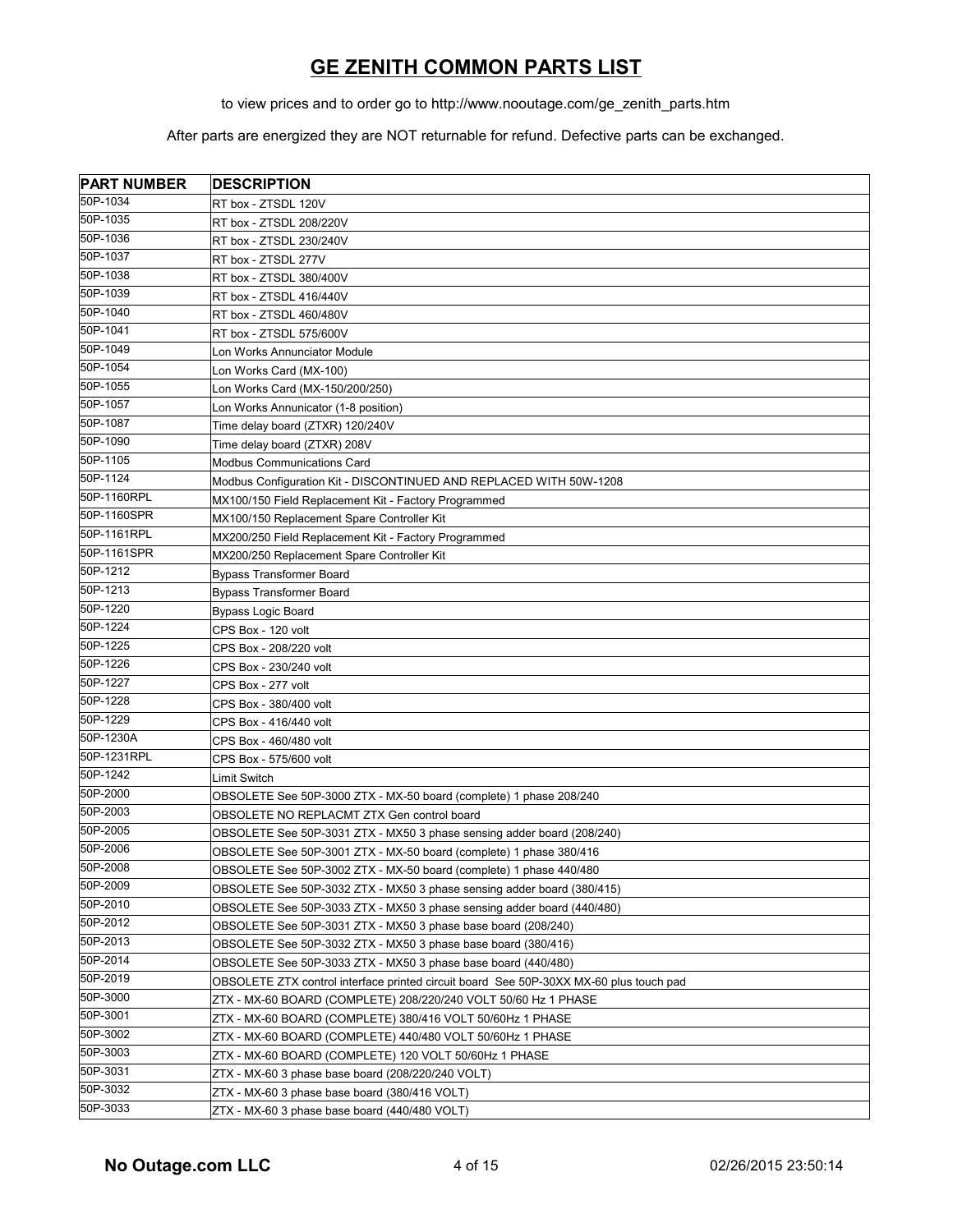to view prices and to order go to http://www.nooutage.com/ge\_zenith\_parts.htm

| <b>PART NUMBER</b> | <b>DESCRIPTION</b>                                                                                                                                                                                                                                                                                 |
|--------------------|----------------------------------------------------------------------------------------------------------------------------------------------------------------------------------------------------------------------------------------------------------------------------------------------------|
| 50W-1000           | J5 harness                                                                                                                                                                                                                                                                                         |
| 50W-1100           | J5 harness                                                                                                                                                                                                                                                                                         |
| 50W-1208           | Configurator Accessory - RS-232/485 adaptor for MX-200. Software must be downloaded. Replaces 50P-1124.                                                                                                                                                                                            |
| 50W-1211           | <b>Configurator Accessory</b>                                                                                                                                                                                                                                                                      |
| 57H-1011           | Aux. switch cam                                                                                                                                                                                                                                                                                    |
| 57H-1013           | Solenoid clamp                                                                                                                                                                                                                                                                                     |
| 57P-1015           | Mini RT box - 3phase 120V                                                                                                                                                                                                                                                                          |
| 57P-1016           | Mini RT box - 3phase 208/220V                                                                                                                                                                                                                                                                      |
| 57P-1017           | Mini RT box - 3phase 240V                                                                                                                                                                                                                                                                          |
| 57P-1018           | Mini RT box - 3phase 277V                                                                                                                                                                                                                                                                          |
| 57P-1019           | Mini RT box - 3phase 380/400V                                                                                                                                                                                                                                                                      |
| 57P-1020           | Mini RT box - 3phase 416/440V                                                                                                                                                                                                                                                                      |
| 57P-1021           | Mini RT box - 3phase 460/480V                                                                                                                                                                                                                                                                      |
| 57P-1022           | Mini RT box - 3phase 575/600V                                                                                                                                                                                                                                                                      |
| 57P-1115           | Mini RT box - 1phase 120V                                                                                                                                                                                                                                                                          |
| 57P-1116           | Mini RT box - 1phase 208/220V                                                                                                                                                                                                                                                                      |
| 57P-1117           | Mini RT box - 1phase 240V                                                                                                                                                                                                                                                                          |
| 57P-1118           | Mini RT box - 1phase 277V                                                                                                                                                                                                                                                                          |
| 57P-1119           | Mini RT box - 1phase 380/400V                                                                                                                                                                                                                                                                      |
| 57P-1120           | Mini RT box - 1phase 416/440V                                                                                                                                                                                                                                                                      |
| 57P-1121           | Mini RT box - 1phase 460/480V                                                                                                                                                                                                                                                                      |
| 57P-1122           | Mini RT box - 1phase 575/600V                                                                                                                                                                                                                                                                      |
| 57P-1158           | הסטטר, וטטס פוזוזיט ווטוווכ<br>pad mounted behind cover                                                                                                                                                                                                                                            |
| 57P-1159           | <del>וויז טטאיקע צומוזוטטטרו וטט</del> כ<br>controller. Includes new door assembly and new touch pad.                                                                                                                                                                                              |
| 57P-1160           | ט ווטווטט וטו טוט טנוען ב ו א טוווטווטט ווען וואר טטווטווו טו<br>controller. Includes new door assembly and new touch pad.                                                                                                                                                                         |
| 57P-1161           | טסט ראססטוואון שµטופטר מוד – דטר וט לסטרדזם ואוראט ווי ה' א לא פון שטרט אופיוס ב דור סוווטווסט וואוראסט, מממµט וט או<br>controller. Includes new door assembly and new touch pad.<br>Door noodmary Opgrade not new to be an including the removed on one day to be a similar annou, adapte to mine |
| 57P-1162           | controller. Includes new door assembly and new touch pad.<br>Door Accounting Opgroup Time Econometric 1, 00 A.E.T. mondo for ord agree ETA omnomed man mando, dadpto to mando controller                                                                                                           |
| 57P-1163           | Includes new door assembly and new touch pad.<br>$\blacksquare$ The product of $\blacksquare$                                                                                                                                                                                                      |
| 57P-1164           | aar maannari abdrai<br>Includes new door assembly and new touch pad.                                                                                                                                                                                                                               |
| 57W-1021           | ZTX 40-225A harness                                                                                                                                                                                                                                                                                |
| 57W-1022           | <b>ZTX harness</b>                                                                                                                                                                                                                                                                                 |
| 57W-1026           | ZTX Keypad connector                                                                                                                                                                                                                                                                               |
| 57W-1044           | Power panel harness                                                                                                                                                                                                                                                                                |
| 57W-1045           | Main wiring harness                                                                                                                                                                                                                                                                                |
| 58P-1084           | ZTX 9V battery cable assembly                                                                                                                                                                                                                                                                      |
| 58P-1105           | Cam module for delayed transition switch (F14B frame)                                                                                                                                                                                                                                              |
| 58P-1106           | Secondary solenoid - delayed transition (F14B frame)-120                                                                                                                                                                                                                                           |
| 58P-1107           | Secondary solenoid - delayed transition (F14B frame)-208                                                                                                                                                                                                                                           |
| 58P-1108           | Secondary solenoid - delayed transition (F14B frame)-240                                                                                                                                                                                                                                           |
| 58P-1109           | Secondary solenoid - delayed transition (F14B frame)-380/416                                                                                                                                                                                                                                       |
| 58P-1110           | Secondary solenoid - delayed transition (F14B frame)-480                                                                                                                                                                                                                                           |
| 58P-1111           | Secondary solenoid - delayed transition (F14B frame)-575/600                                                                                                                                                                                                                                       |
| 58P-1207           | Touch pad panel, ribbon cable, for 2002 and newer switches 300A 400A with touch pad mounted to cover                                                                                                                                                                                               |
| 58P-1213           | controller. Includes new door assembly and new touch pad.                                                                                                                                                                                                                                          |
| 58P-1214           | controller. Includes new door assembly and new touch pad.                                                                                                                                                                                                                                          |
| 58W-1013           | Harness - power panel 400A ZTX                                                                                                                                                                                                                                                                     |
| 58W-1014           | Harness - power panel ZTX                                                                                                                                                                                                                                                                          |
| <b>BA9S160</b>     | Bulb 160VAC - Incand. min purchase 6                                                                                                                                                                                                                                                               |
| <b>BA9S24</b>      | Bulb 24VAC - Incand. min purchase 6                                                                                                                                                                                                                                                                |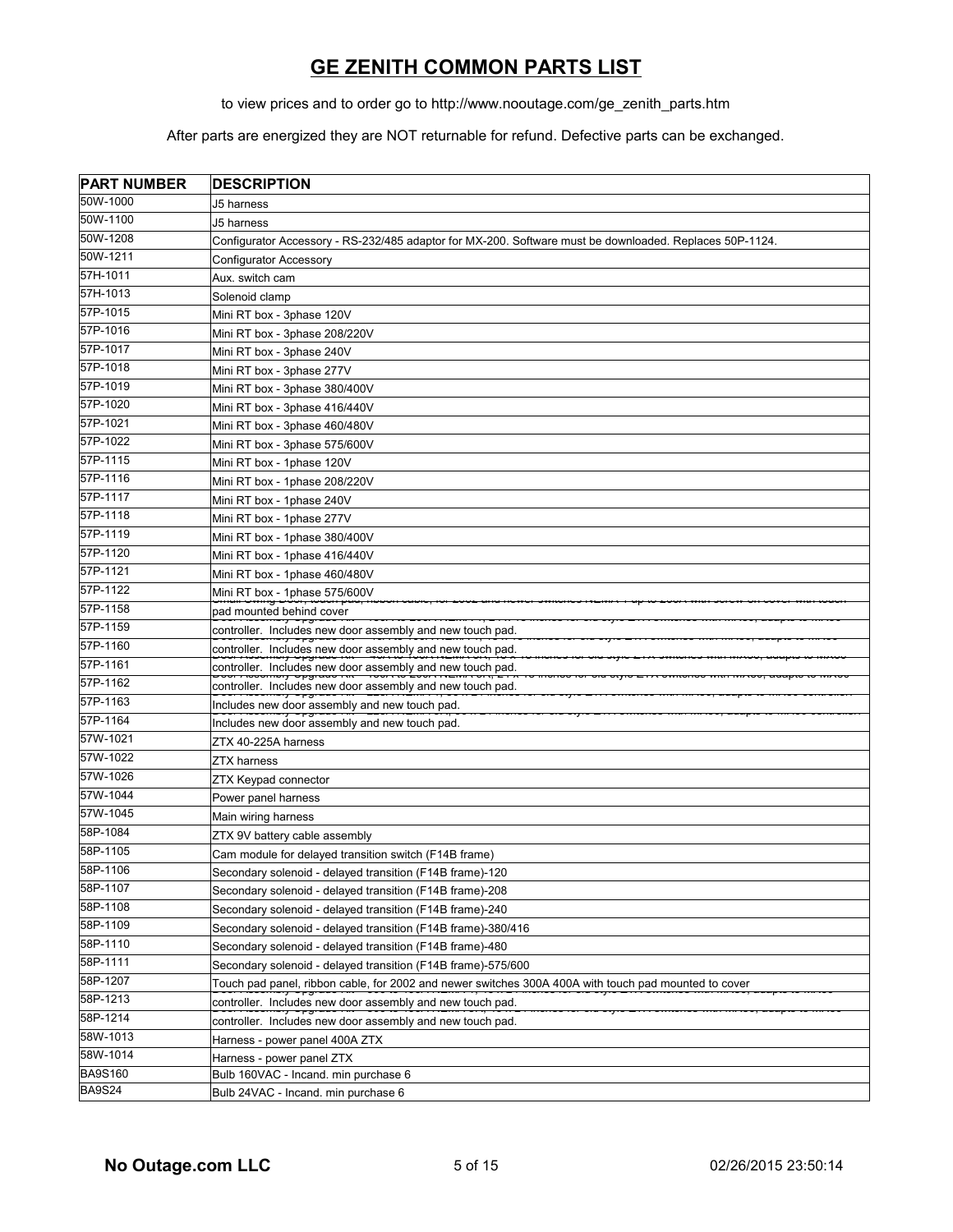to view prices and to order go to http://www.nooutage.com/ge\_zenith\_parts.htm

| <b>PART NUMBER</b> | <b>DESCRIPTION</b>                                                                                       |
|--------------------|----------------------------------------------------------------------------------------------------------|
| CR420NPL0224       | 2-Pole Control Relays 24Vdc Coil                                                                         |
| CR420NPL022J       | 2-Pole Control Relays 120VAC Coil                                                                        |
| CR420NPL0444       | 4-Pole Control Relays 24Vdc Coil                                                                         |
| E-3009             | Trip Pin (for 2410 exercisor clock on day wheel)                                                         |
| E-3402             | Manual operating handle shaft ZBTS40 (add PS-3496 grip)                                                  |
| E-4099             | Manual operating handle shaft ZTS/ZTSH60-120 and 40-260A (Note - Add PS1586)                             |
| E-4113             | Manual operating handle shaft ZTS400-600 (horiz.type)                                                    |
| E-4173             | Manual operating handle shaft ZTS41 & ZBTS41-121 (Note - Add PS1586)                                     |
| E-5123             | Manual operating handle shaft ZTS160-300 (Note - Add PS2131)                                             |
| F6-25RPL           | C Exerciser clock 120V (solid state repl. assy for mechanical)                                           |
| F6-26RPL           | C Exerciser clock 208/240V (solid state repl. assy for mechanical)                                       |
| F6-27RPL           | C Exerciser clock 480V (solid state repl. assy for mechanical)                                           |
| FT-2111            | Solid State Repl. Assy for TFC (120VAC)                                                                  |
| H3SAX              | H Timer replaces FT-165 & FT-167                                                                         |
| HMICABC111         | Interface cable from OIP(MIP) to PLC                                                                     |
| IC200CHS022        | Versa Max I/O Carrier                                                                                    |
| IC200CPUE05        | CPU VersaMax PLC w/ Ethernet Port                                                                        |
| IC200MDD844        | Mixed IO Module                                                                                          |
| IC200MDL650        | 32 pts digital input module                                                                              |
| IC200MDL750        | 32 pts digital output module                                                                             |
| IC200PWR002        | Power supply for Versamax                                                                                |
| IC693CMM311        | Coprocessor communication module                                                                         |
| IC693CPU350        | CPU (To be used at the master section)                                                                   |
| IC693MDL655        | 32 Point Input Card                                                                                      |
| IC693MDL753        | 32 Point Output Card                                                                                     |
| IC693PWR331        | 24Vdc Power Supply                                                                                       |
| K-1028             | Buzzer - 115 V                                                                                           |
| K-1049             | Relay - SPDT                                                                                             |
| K-1055             | PR phase relay - 120 208V                                                                                |
| K-1056             | PR phase relay - 208 V OBSOLETE REPLACED BY K-1122RPL                                                    |
| K-1056A            | PR phase relay - 240 V                                                                                   |
| K-1057             | PR phase relay - 277 V                                                                                   |
| K-1058             | PR phase relay - 480 V                                                                                   |
| K-1060             | Relay - SPDT - 240 V                                                                                     |
| K-1061             | Pneumatic timer                                                                                          |
| K-1086             | Relay - DPDT - 120 V                                                                                     |
| K-1087             | Relay - DPDT - 240 V                                                                                     |
| K-1088             | Relay - DPDT - 480 V                                                                                     |
| K-1095             | Coil control relay - 120 V                                                                               |
| K-1097             | Relay                                                                                                    |
| K-1099             | Control relay - 4PDT - 120 V                                                                             |
| K-1120             | Coil control relay - ZTS - 120 V                                                                         |
| K-1120B            | Coil control relay - DC Solenoid                                                                         |
| K-1121 RPL         | ARS-1 phase relay - 120 V replacement assy.                                                              |
| K-1122 RPL         | ARS-2 phase relay - 208/240 V. Includes K-1186 relay, socket, clips. Specify 208V or 240V when ordering. |
| K-1123 RPL         | ARS-3 phase relay - 277 V replacement assy.                                                              |
| <b>K-1156RPL</b>   | R4 Inphase monitor replacement w/labels - 120V OBSOLETE WITH NO REPLACEMENT                              |
| K-1157RPL          | R4 Inphase monitor replacement w/labels - 480V OBSOLETE WITH NO REPLACEMENT                              |
| K-1159RPL          | R4 Inphase monitor replacement w/labels - 208 - 240V OBSOLETE WITH NO REPLACEMENT                        |
| K-1160RPL          | ARS-4 phase relay - 480 V replacement assy.                                                              |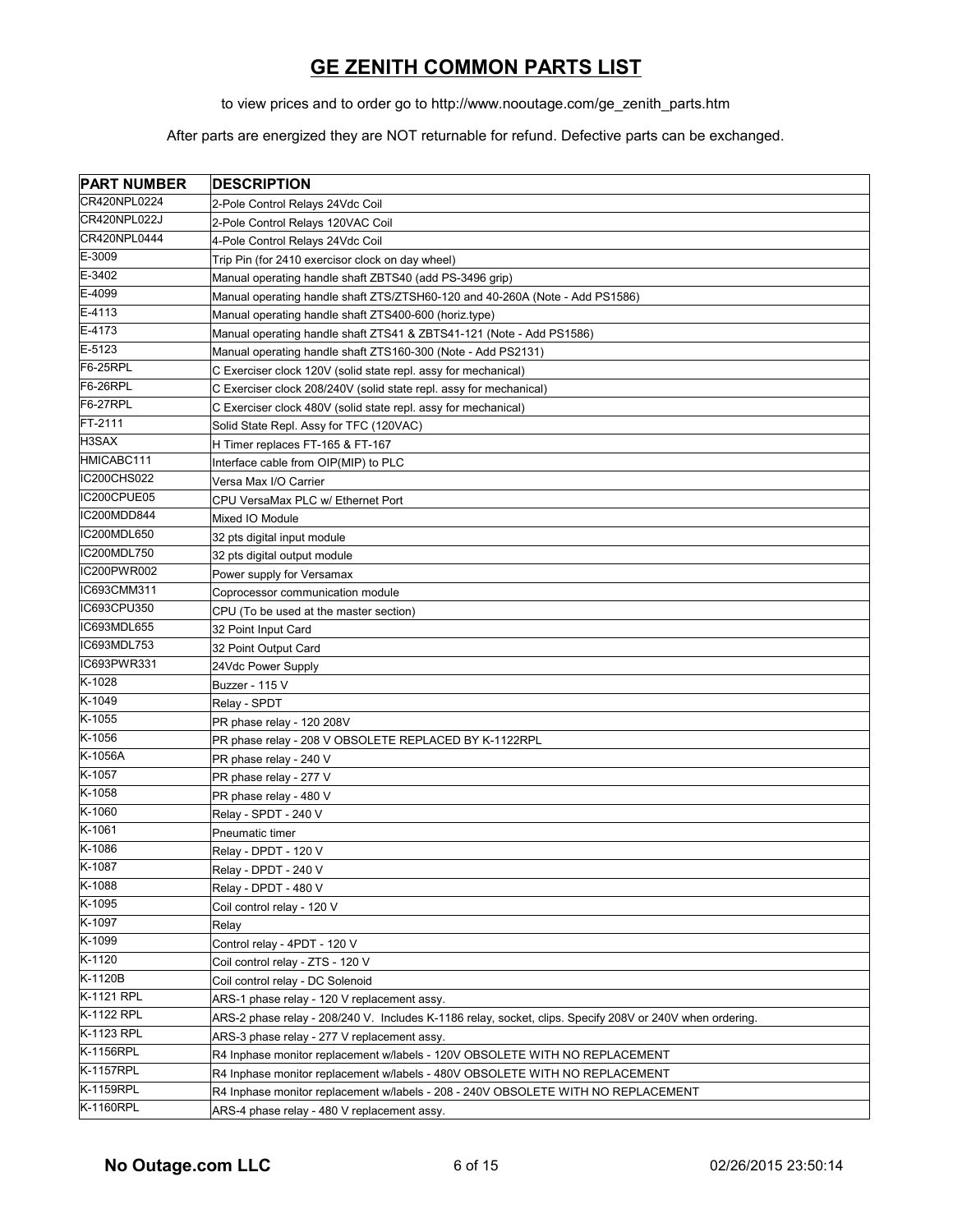to view prices and to order go to http://www.nooutage.com/ge\_zenith\_parts.htm

| <b>PART NUMBER</b> | <b>DESCRIPTION</b>                                                              |
|--------------------|---------------------------------------------------------------------------------|
| K-1185             | ARSM phase relay (plug in) - 120 V                                              |
| K-1186             | ARSM phase relay (plug in) - 208/240 V. Specify 208V or 240V when ordering.     |
| K-1187             | ARSM phase relay (plug in) - 277 V                                              |
| K-1188             | ARSM phase relay (plug in) - 480 V                                              |
| K-1192 R           | VFSM relay w/light                                                              |
| K-1192 RPL         | 120V VFSM field replacement assy.                                               |
| K-1194             | 8 Pin miniature timer base                                                      |
| K-1196RPL          | R4 Inphase monitor replacement w/labels - 120V OBSOLETE WITH NO REPLACEMENT     |
| K-1197RPL          | R4 Inphase monitor replacement w/labels - 480V OBSOLETE WITH NO REPLACEMENT     |
| K-1198RPL          | R4 Inphase monitor replacement w/labels - 380-416V OBSOLETE WITH NO REPLACEMENT |
| K-1199RPL          | R4 Inphase monitor replacement w/labels - 208-240V OBSOLETE WITH NO REPLACEMENT |
| K-1200RPL          | R4 Inphase monitor replacement w/labels - 575-600V OBSOLETE WITH NO REPLACEMENT |
| K-1201G            | PMI 5-6 seconds replaces K-1201                                                 |
| K-1204             | Relay - 4 point - RT/CR                                                         |
| K-1208             | OBSOLETE Base Replaced with ZCCR420HA                                           |
| K-1212             | Relay (208-240) plug in                                                         |
| K-1228             | Relay Base                                                                      |
| K-1230             | Solid state timer ZTS TU W                                                      |
| K-1232             | Relay 24VAC                                                                     |
| $K-1233$           | Triple purpose relay - 120V                                                     |
| K-1234             | Triple purpose relay - 208/240V                                                 |
| $K-1235$           | Triple purpose relay - 480V                                                     |
| K-1237R            | HX timer 3 sec                                                                  |
| K-1240             | Relay                                                                           |
| K-1241             | Timer cover                                                                     |
| K-1242             | Relay                                                                           |
| $K-1243$           | Synch check relay                                                               |
| K-1246             | Phase sequence relay                                                            |
| K-1249             | Timer                                                                           |
| K-1259             | Coil control relay - ZTS - 24V                                                  |
| K-1260             | Coil control relay - ZTS - 24V                                                  |
| K-1265             | Relay output dual module                                                        |
| K-1266             | Relay/Opto input dual 24V                                                       |
| K-1267             | Relay/Opto input dual 120V                                                      |
| K-1268             | Relay 12V E start MX200                                                         |
| <b>K-1270RPL</b>   | R4 Inphase monitor replacement w/labels - 575-600V                              |
| $K-1276$           | C or D Clock 120V - G Type                                                      |
| K-1277             | C/D Clock - G type                                                              |
| K-1278             | C/D 365 Day clock - G type                                                      |
| K-1285             | C or D Clock 7 Day 120V                                                         |
| K-1286             | C or D Clock 7 Day 208/220/240V                                                 |
| K-1287             | Fixed 20 sec Timer 120V                                                         |
| K-1288             | Fixed 20 sec Timer 208/220/240V                                                 |
| K-1289             | C/D Clock 7 Day 120V                                                            |
| K-1290             | C/D Clock 7 Day (same footprint as Z2000-2A)                                    |
| K-1299             | C/D Clock 365 Day                                                               |
| K-1305             | Relay                                                                           |
| K-2003             | Solenoid - 115 V                                                                |
| K-2006             | Solenoid - 230 V                                                                |
| $K-2011$           | Solenoid - Note use K-2149 for MT/6MT                                           |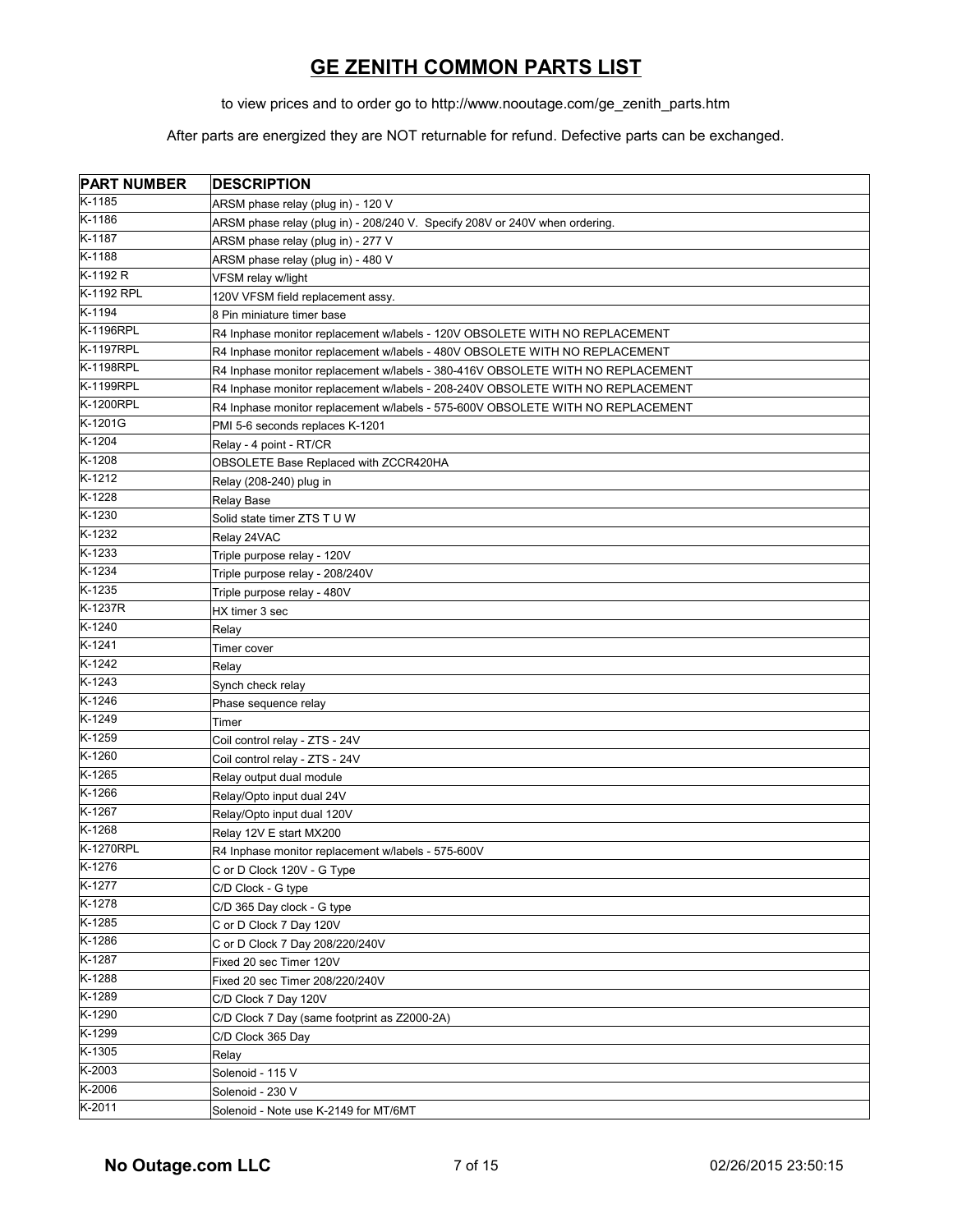to view prices and to order go to http://www.nooutage.com/ge\_zenith\_parts.htm

| <b>PART NUMBER</b> | <b>DESCRIPTION</b>                                                |
|--------------------|-------------------------------------------------------------------|
| K-2012             | Solenoid                                                          |
| K-2013             | Solenoid - 115 V                                                  |
| K-2014             | Solenoid - 230 V                                                  |
| K-2015             | Solenoid - 115 V                                                  |
| K-2016             | Solenoid                                                          |
| K-2017F            | Solenoid                                                          |
| K-2018             | Solenoid - 230 V                                                  |
| K-2019             | Solenoid                                                          |
| K-2020             | Solenoid - 460/480 V                                              |
| K-2021             | Solenoid                                                          |
| K-2025             | Solenoid                                                          |
| K-2026             | Solenoid                                                          |
| K-2030             | Solenoid - 460 V                                                  |
| K-2032             | Solenoid - 208/220 V                                              |
| K-2037             | Solenoid - 440 V                                                  |
| K-2051             | Solenoid                                                          |
| K-2052             | Solenoid                                                          |
| K-2053             | Solenoid                                                          |
| K-2054             | Solenoid                                                          |
| K-2055             | Solenoid                                                          |
| K-2056             | Solenoid                                                          |
| K-2057             | Solenoid                                                          |
| K-2058             | Solenoid                                                          |
| K-2063             | Solenoid                                                          |
| K-2070F            | Solenoid                                                          |
| K-2071F            | Solenoid                                                          |
| K-2072F            | Solenoid                                                          |
| K-2073F            | Solenoid                                                          |
| K-2074F            | Solenoid                                                          |
| K-2078F            | Solenoid Includes both "F" suffix used on                         |
| K-2079F            | Solenoid                                                          |
| K-2080F            | Solenoid ZTS61-121 and Non-Suffix units                           |
| K-2089             | Solenoid OBSOLETE                                                 |
| K-2090F            | Solenoid for ZTS60-120                                            |
| K-2091F            | Solenoid (K-2070 thru K-2099)                                     |
| K-2092F            | Solenoid                                                          |
| K-2093F            | Solenoid                                                          |
| K-2094             | Solenoid                                                          |
| K-2095F            | Solenoid                                                          |
| K-2096             | Solenoid                                                          |
| K-2097             | Solenoid                                                          |
| K-2099             | Solenoid                                                          |
| $K-2104P$          | Linear actuator 120V w/plunger Benolex subpanel OBSOLETE          |
| K-2104PN           | Linear actuator 120V w/plunger new molded subpanel OBSOLETE       |
| K-2105P            | Linear actuator 240V w/plunger-Benolex subpanel OBSOLETE          |
| K-2105PN           | Linear actuator 240V w/plunger new molded subpanel OBSOLETE       |
| K-2106             | Linear actuator - 480 V - obsolete - use K-2119                   |
| K-2107P            | Actuator plunger (3 Pole) 40A-260A old style w/plunger OBSOLETE   |
| K-2108             | Actuator plunger - (4 Pole) 40A-260A old style w/plunger OBSOLETE |
| K-2109P            | Linear actuator 120V w/plunger Benolex subpanel OBSOLETE          |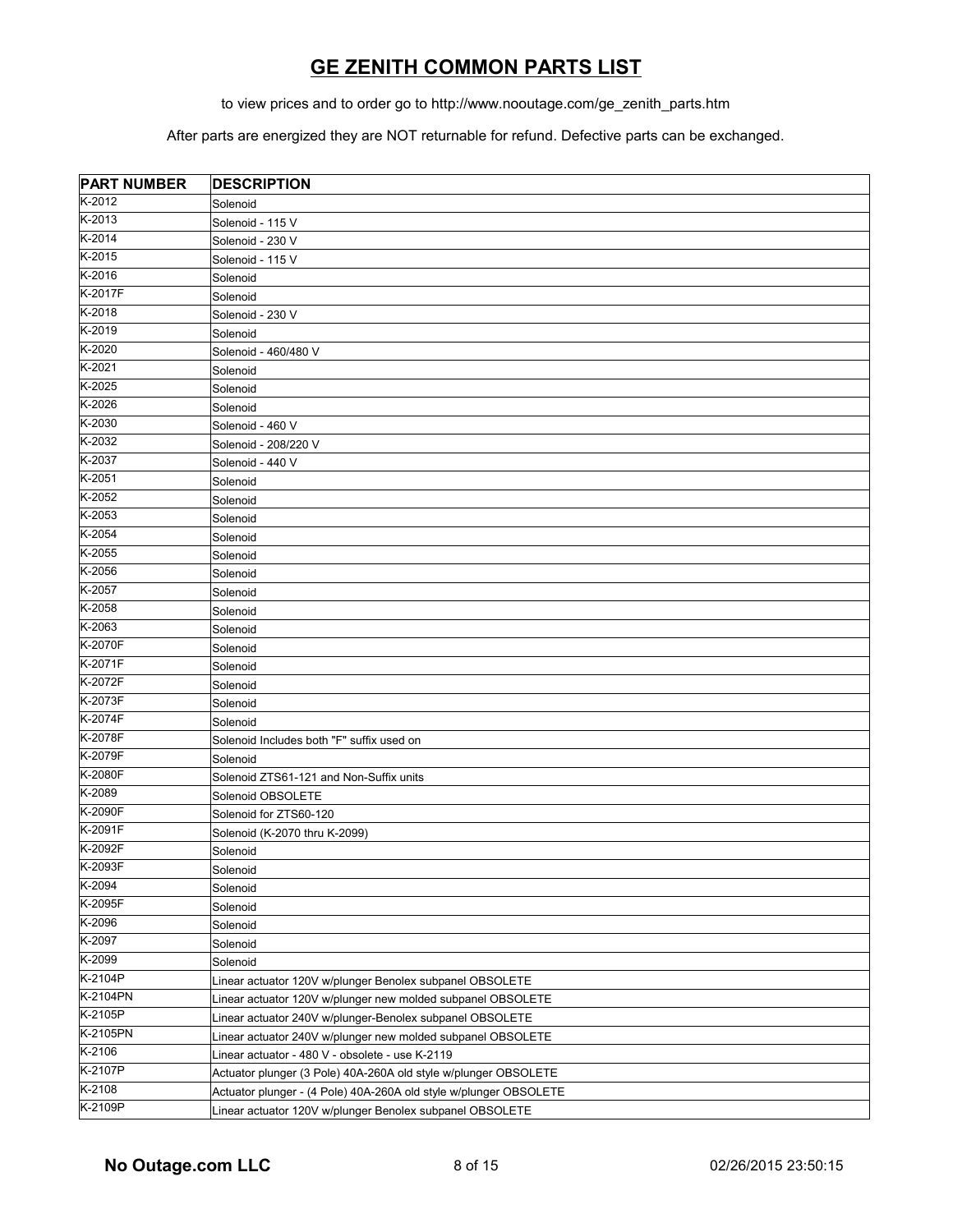to view prices and to order go to http://www.nooutage.com/ge\_zenith\_parts.htm

| <b>PART NUMBER</b> | <b>DESCRIPTION</b>                                          |
|--------------------|-------------------------------------------------------------|
| K-2109PN           | Linear actuator 120V w/plunger new molded subpanel OBSOLETE |
| K-2110P            | Linear actuator 240 V w/plunger Benolex subppanel OBSOLETE  |
| K-2110PN           | Linear actuator 240V w/plunger new molded subpanel OBSOLETE |
| K-2111P            | Linear actuator 480 V w/plunger Benolex subppanel OBSOLETE  |
| K-2111PN           | Linear actuator 480V w/plunger new molded subpanel OBSOLETE |
| K-2112             | Solenoid - 120 V                                            |
| $K-2$ 113          | Solenoid - 208 V                                            |
| $K-2114$           | Solenoid - 240 V                                            |
| $K-2115$           | Solenoid - 480 V                                            |
| K-2117             | Solenoid                                                    |
| K-2119P            | Linear actuator 480 V w/plunger Benolex subppanel OBSOLETE  |
| K-2119PN           | Linear actuator 480V w/plunger new molded subpanel OBSOLETE |
| K-2120             | DC solenoid OBSOLETE                                        |
| $K-2123$           | DC solenoid                                                 |
| K-2125             | DC solenoid OBSOLETE, replaced with K-2128                  |
| K-2126             | DC solenoid                                                 |
| K-2127             | DC solenoid                                                 |
| K-2128             | DC solenoid, replaces K-2125                                |
| K-2129             | DC solenoid                                                 |
| K-2130             | DC solenoid                                                 |
| K-2132P            | Linear actuator - 480 V w/plunger OBSOLETE                  |
| K-2133P            | Linear actuator - 480 V w/plunger OBSOLETE                  |
| K-2134P            | Linear actuator - 240 V w/plunger OBSOLETE                  |
| K-2135P            | Linear actuator - 240 V w/plunger OBSOLETE                  |
| K-2136P            | Linear actuator - 208 V w/plunger OBSOLETE                  |
| K-2137P            | Linear actuator - 208 V w/plunger OBSOLETE                  |
| K-2138P            | Linear actuator - 120 V w/plunger OBSOLETE                  |
| K-2139P            | Linear actuator - 120 V w/plunger OBSOLETE                  |
| K-2140             | Actuator plunger 400 amp OBSOLETE                           |
| K-2141P            | Linear actuator 208V w/plunger Benolex subppanel OBSOLETE   |
| K-2141PN           | Linear actuator 208V w/plunger new molded subpanel OBSOLETE |
| $K-2142P$          | Linear actuator 208V w/plunger Benolex subppanel OBSOLETE   |
| K-2142PN           | Linear actuator 208V w/plunger new molded subpanel OBSOLETE |
| $K-2146$           | Solenoid ZTSD 61 AMP                                        |
| K-2147             | Solenoid ZTSD 81 101 121                                    |
| K-2149             | Solenoid - replaces K-2011 for MT/6MT                       |
| $K-2151$           | ZTSD solenoid                                               |
| K-2157             | ZTSD solenoid                                               |
| K-2158             | ZTSD solenoid                                               |
| K-2159             | Bypass interlock solenoid                                   |
| K-2160             | ZTSD solenoid                                               |
| K-2168             | DC solenoid                                                 |
| K-2176RPL          | ZTS/D solenoid 480 V                                        |
| <b>K-2177RPL</b>   | ZTS/D solenoid 208 or 240 V                                 |
| K-2180             | Solenoid CBN/CBE/BPS/TSR                                    |
| K-2182             | Solenoid 120-208 V MVP                                      |
| K-2183             | Solenoid 240-277 V MVP                                      |
| K-2184             | Solenoid 480 V MVP                                          |
| K-2186             | Solenoid 277 V                                              |
| K-2187             | DC solenoid                                                 |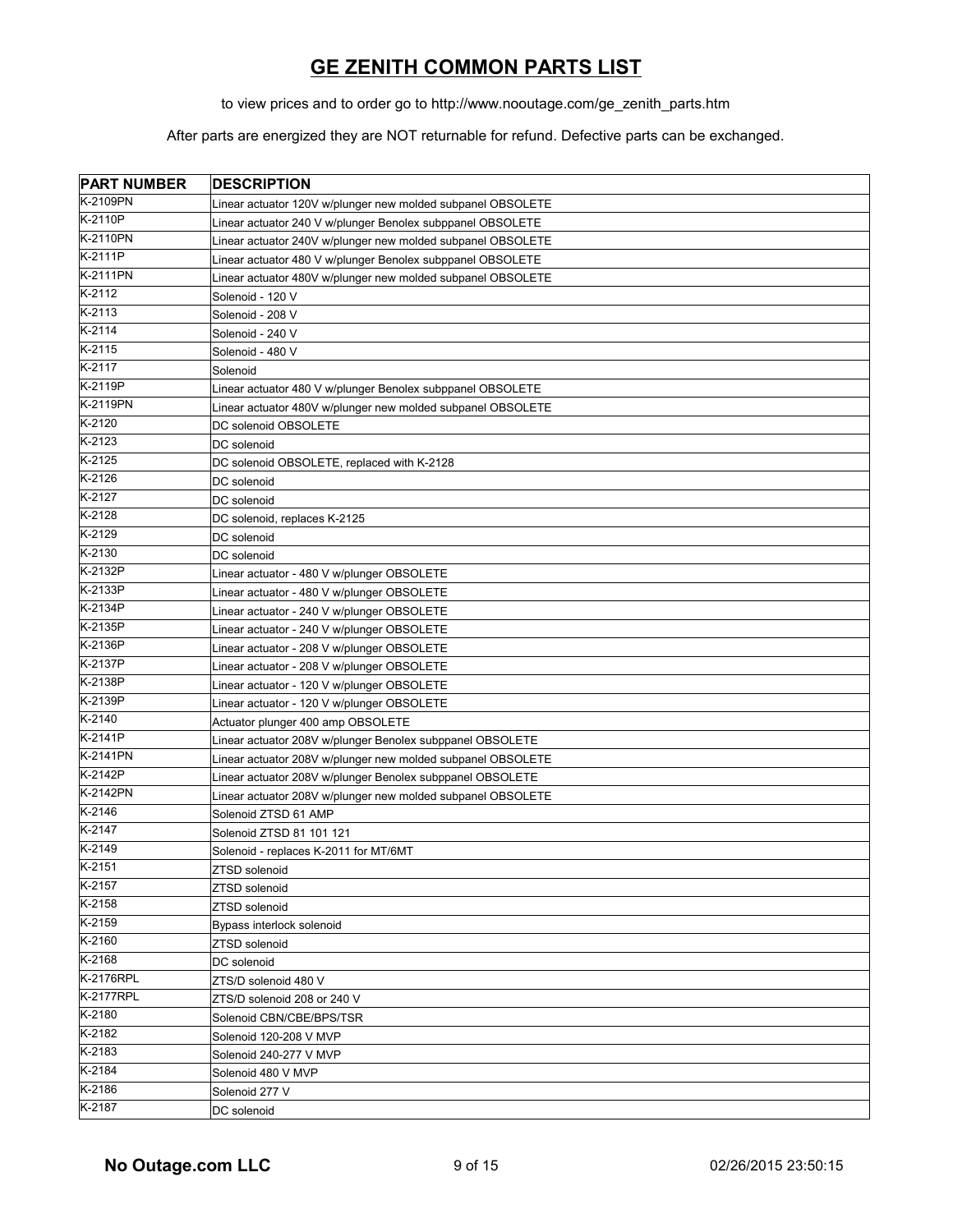to view prices and to order go to http://www.nooutage.com/ge\_zenith\_parts.htm

| <b>PART NUMBER</b> | <b>DESCRIPTION</b>                                           |
|--------------------|--------------------------------------------------------------|
| <b>K-2188RPL</b>   | ZTS/D solenoid 380 V                                         |
| K-2189RPL          | ZTS/D solenoid 240 V                                         |
| K-2192             | Bypass interlock solenoid ZBTSH 1600-3000 Amp                |
| K-2193             | Solenoid                                                     |
| $K-2195$           | Solenoid                                                     |
| K-2201             | Actuator plunger (40-260A) 2/3pole new molded panel OBSOLETE |
| K-2202             | Actuator plunger (40-260A) 4pole new molded panel OBSOLETE   |
| K-2207             | Solenoid 120V                                                |
| K-2208             | Solenoid 208V                                                |
| K-2209             | Solenoid 480V                                                |
| K-2211             | Solenoid 277V                                                |
| K-2212             | Solenoid 380/416 V                                           |
| K-2213             | Solenoid 575/600V                                            |
| K-2214             | Solenoid 480V                                                |
| K-2215             | Solenoid 208/240V                                            |
| K-2216             | Solenoid 380/416V                                            |
| K-2217             | Solenoid 575/600V                                            |
| K-2228             | Solenoid 240V                                                |
| K-2229             | Solenoid 120V                                                |
| K-2230             | Solenoid 208V                                                |
| K-2231             | Solenoid 240V                                                |
| K-2232             | Solenoid 277V                                                |
| K-2233             | Solenoid 380/415V                                            |
| K-2234             | Solenoid 480V                                                |
| K-2235             | Solenoid 575/600V                                            |
| K-2246B            | Solenoid 208/240 volt - F14                                  |
| K-2248B            | Solenoid 480 volt - F14                                      |
| K-3005             | Transformer - 440/120 V - 5 VA                               |
| K-3022             | Transformer - 575/120 V - 10 VA                              |
| K-3025             | Transformer - 240/120 V - 10 VA                              |
| K-3026             | Transformer - 480/120 V - 10 VA                              |
| K-3028             | Control transformer - 480/120 V - 150 VA                     |
| K-3029             | Control transformer - 600/120 V - 150 VA                     |
| K-3030             | Transformer 3 phase - 480/120 V - phase relays               |
| K-3035             | Transformer 3 phase - 575/120 V - phase relays               |
| K-3041             | Transformer - 240/480/120 V - 100 VA                         |
| $K-3042$           | Transformer - 480/120 V - 45 VA                              |
| $K-3051$           | Transformer - 240/480-120V 25VA (CTAP)                       |
| K-3053             | Transformer - 208/120 V - 100 VA                             |
| K-3055             | Transformer - 416/120 V - 100 VA                             |
| K-3056             | Transformer - 208/120 V - 150 VA                             |
| K-3057             | Transformer - 380/120 V - 150 VA                             |
| K-3058             | Transformer - 416/120 V - 150 VA                             |
| K-3061             | XFR 24/120/240 25 VA                                         |
| K-3062             | XFR 24/240/480 25 VA                                         |
| K-3063             | XFR 24/208/416 25 VA                                         |
| K-3064             | XFR 24/220/440 25 VA                                         |
| K-3065             | XFR 24/575                                                   |
| K-3066             | XFR 24/600                                                   |
| K-3067             | XFR 24/380                                                   |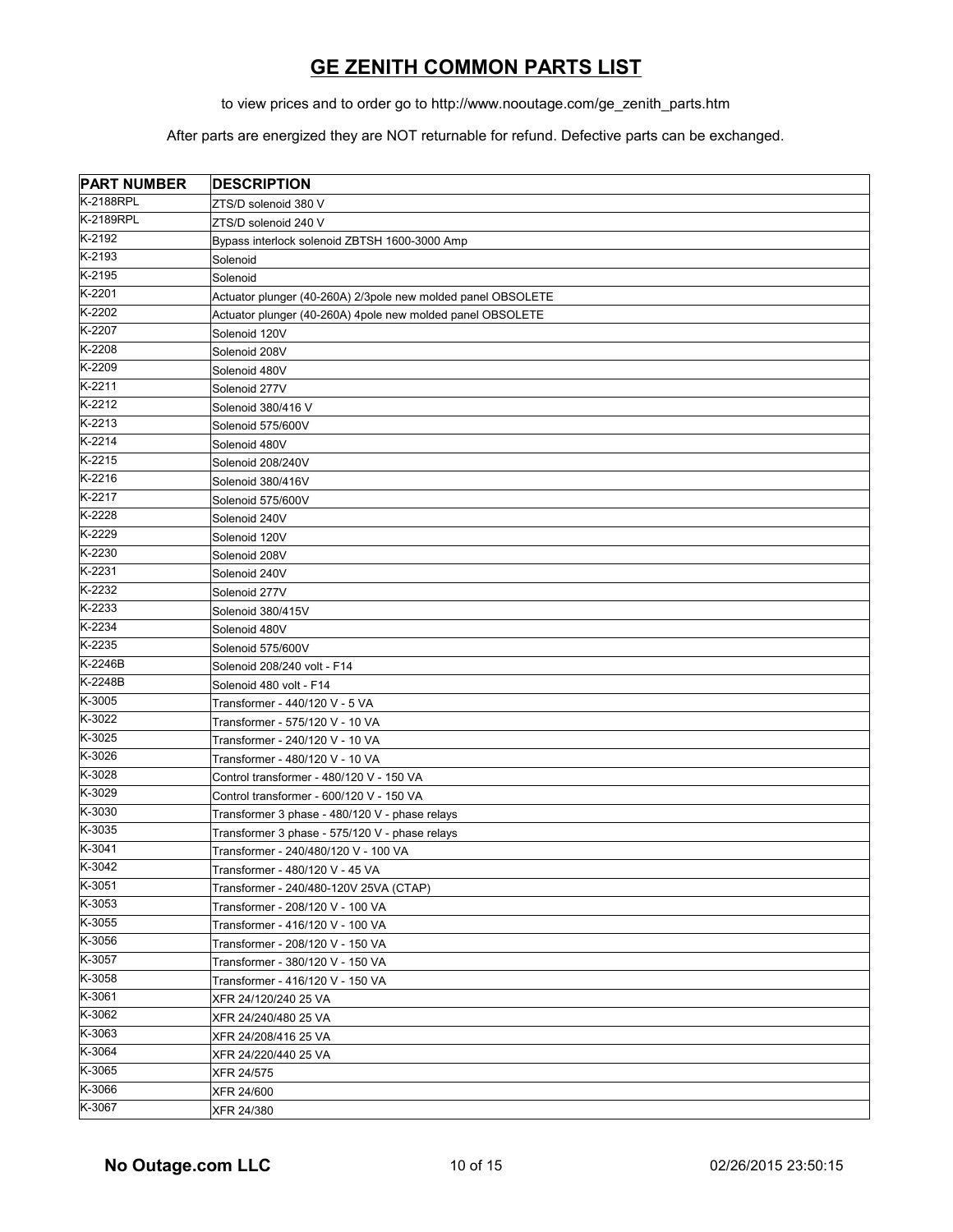to view prices and to order go to http://www.nooutage.com/ge\_zenith\_parts.htm

| <b>PART NUMBER</b>   | <b>DESCRIPTION</b>                                  |
|----------------------|-----------------------------------------------------|
| K-3068               | XFR 100 VA - 120-120                                |
| K-3070               | XFR 50 VA - 208/277 - 120                           |
| K-3071               | XFR 50 VA - 240/480 - 120                           |
| K-3076               | XFR 50 VA - 120-120                                 |
| K-3081               | XFR 5 VA - 277/120                                  |
| K-3089               | XFR 50 VA - 380/400-416 - 110/220                   |
| K-3092               | Potential XFR                                       |
| K-3095               | Potential XFR                                       |
| K-3096               | <b>Potential XFR</b>                                |
| K-3102               | XFR 10VA 208/24V                                    |
| K-3103               | <b>XFR 10VA 240/24V</b>                             |
| K-3104               | <b>XFR 10VA 277/24V</b>                             |
| K-3105               | XFR 10VA 480/24V                                    |
| K-3107               | XFR 10VA 575/24V                                    |
| K-3108               | ZTC control XFR - 220/240                           |
| K-3109               | ZTC control XFR - 208                               |
| K-3110               | ZTC control XFR - 380                               |
| K-3111               | ZTC control XFR - 277                               |
| K-3112               | ZTC control XFR - 575/600                           |
| K-3113               | ZTC control XFR - 415                               |
| K-3114               | ZTC control XFR - 120                               |
| K-3216               | <b>XFR 1VA 120V</b>                                 |
| K-3217               | <b>XFR 1VA 208V</b>                                 |
| K-3218               | <b>XFR 1VA 240V</b>                                 |
| K-3224               | <b>XFR 25VA 120V</b>                                |
| K-3225               | <b>XFR 25VA 208V</b>                                |
| K-3226               | <b>XFR 25VA 240V</b>                                |
| K-4103               | ZTX 12VDC battery charger 1.5 Amp (replaces K-4102) |
| L-1019               | Switch block                                        |
| L-1020               | Switch block                                        |
| L-1024               | Switch block N.O. (bypass switch)                   |
| L-1025               | PB operator black test switch (Tele)                |
| L-1026               | PB operator green YN (Tele)                         |
| L-1027               | PB operator red YE (Tele)                           |
| L-1028               | NO Contact Block (Tele)                             |
| L-1029               | NC Contact Block (Tele)                             |
| $L-2006$             | Toggle switch                                       |
| L-2028               | N/E FTO reset oper; key mom.                        |
| $L-3002$             | Control relay switch                                |
| L-3003               | Electric interlock switch                           |
| $\overline{L}$ -3019 | Switch                                              |
| $L-3041$             | Switch                                              |
| L-3046               | Coil cutout switch - see L-3058 kit                 |
| L-3052               | Limit switch BT/TSE/BLL/ALL                         |
| L-3054               | Limit switch ATS latched 1600-3000 Amp              |
| L-3056               | Cam switch                                          |
| L-3057               | Switch                                              |
| L-3058               | Coil cutout switch kit                              |
| L-3060RPL            | Coil cutout switch - ZTS                            |
| L-3061RPL            | Coil cutout switch - ZTS                            |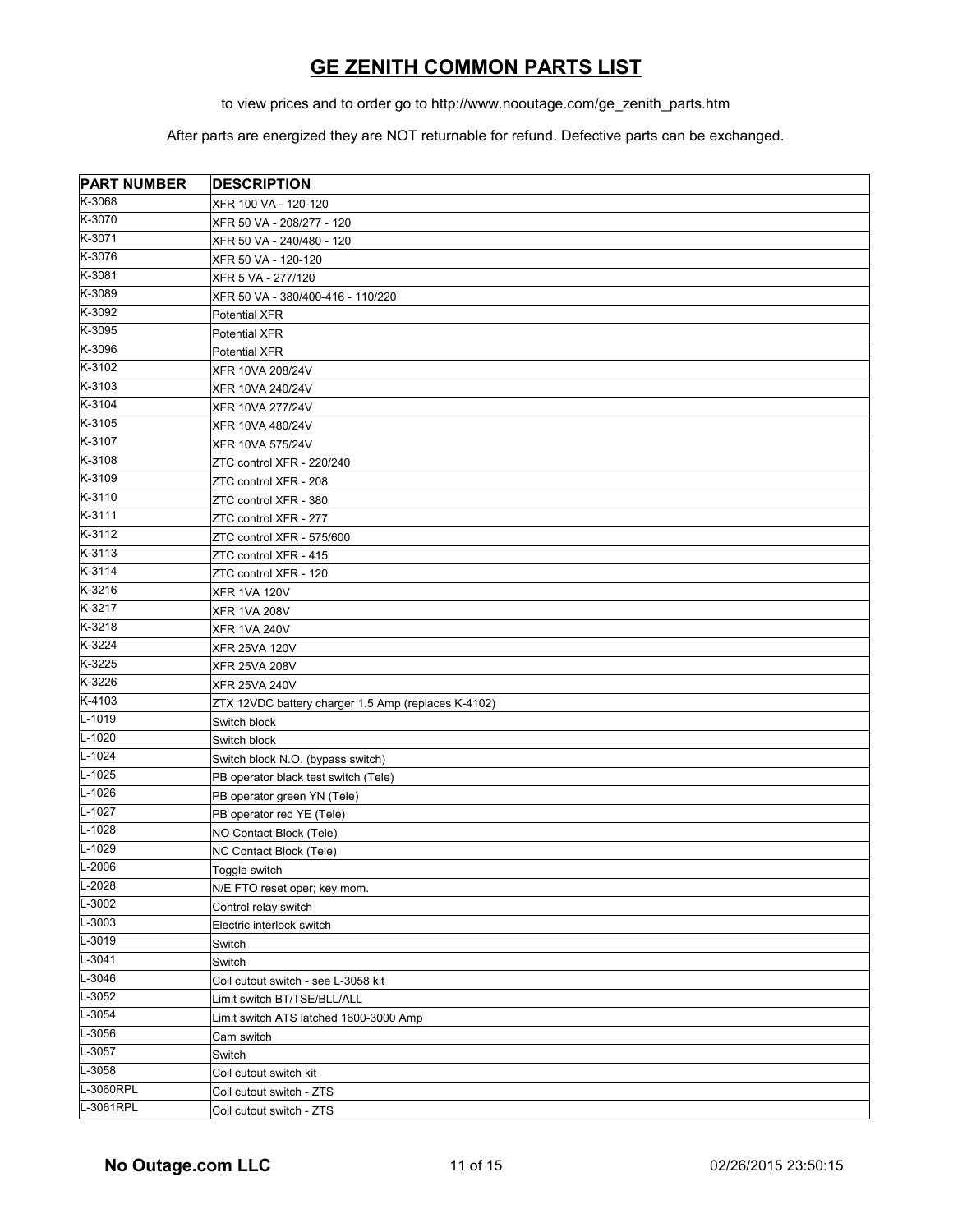to view prices and to order go to http://www.nooutage.com/ge\_zenith\_parts.htm

| <b>PART NUMBER</b> | <b>DESCRIPTION</b>                                    |
|--------------------|-------------------------------------------------------|
| L-3071             | Limit switch AA/AE/PLS                                |
| L-3078             | Limit switch                                          |
| L-3079             | Limit switch SCN/SCE/CNE                              |
| L-3080             | Limit switch SN/SE (ZBTSDH40)                         |
| L-3081             | 2 Pos. Maintained Keyed (Tele)                        |
| L-3087G            | Limit switch - gold                                   |
| L-3089             | SNO/SEO Switches for delayed transition switch (F14B) |
| L-4003             | Test switch operator                                  |
| L-4006             | Voltmeter switch                                      |
| L-4007             | Ammeter switch                                        |
| L-4008             | Control switch - PC                                   |
| L-4009             | D3 switch operator                                    |
| L-4018             | 2 Position operator - maintained (Tele)               |
| L-4019             | 2 Position key switch - maintained (Tele)             |
| L-4020             | 2 Position key switch - momentary (Tele)              |
| L-4022             | 3 Pos. Spring Return Keyed                            |
| L-4023             | 3 Pos. Spring Return                                  |
| L-4024             | 3 Pos. Maintained                                     |
| L-4027             | Limit switch 600V                                     |
| L-4031             | 3 Pos. Maintained Keyed                               |
| L-5021             | Switch DPDT A3/A4 Aux contact - new style             |
| L-5022F            | Switch SPDT A3/A4 Aux contact - new style             |
| L-5023             | Switch DPDT NA4-EA3 Aux contact (ZBTSH40)             |
| MM-511             | Touchup paint (Zenith82 grey - NEMA 1)                |
| MM-554             | Touchup paint (Grey) spray can - Older Grey Color     |
| MM-555             | Touchup paint (IEC beige) spray can                   |
| MM-558             | Touchup paint (IEC beige) liquid                      |
| MM-568             | Ansi Grey 61-bottle                                   |
| MM-590             | Ansi Grey 61-Aerosol (must ship GROUND)               |
| MNET000            | Multinet Modbus to Ethernet Convertor                 |
| OSA-A              | Solid state timer ZTS T U W                           |
| OSA-A3             | Solid state timer ZTS T U W                           |
| OSA-A3             | Solid state timer ZTS T U W (Replaces OSA-A2)         |
| OSA-A-TFM          | Solid state timer replacement MT 120V                 |
| OSA-C-TFM          | Solid state timer replacement MT 240V                 |
| P9ACFS5            | Opt. Flange for 5 Contact Blocks                      |
| P9B01VN            | Normally Closed Contact                               |
| P9B10VN            | Normally Open Contact                                 |
| P9B11VN            | N. Open N. Closed Contacts                            |
| P9PDMVD            | Base & Bulb 24V Flashing                              |
| P9PDMVDLR          | Base & Red LED 24V Flashing                           |
| P9PDNVO            | Base (full voltage)                                   |
| P9XLAD             | Housing w/ Amber Lens                                 |
| P9XLBD             | Housing w/ White Lens                                 |
| P9XLID             | Housing w/ Clear Lens                                 |
| P9XLRD             | Housing w/ Red Lend                                   |
| P9XLVD             | Housing w/ Green Lens                                 |
| P9XPGD             | Housing w/ Yellow Lens                                |
| P9XPNNG            | <b>Black Flush Pushbutton</b>                         |
| P9XSCD0A95         | 2 Pos. Maintained Keyed                               |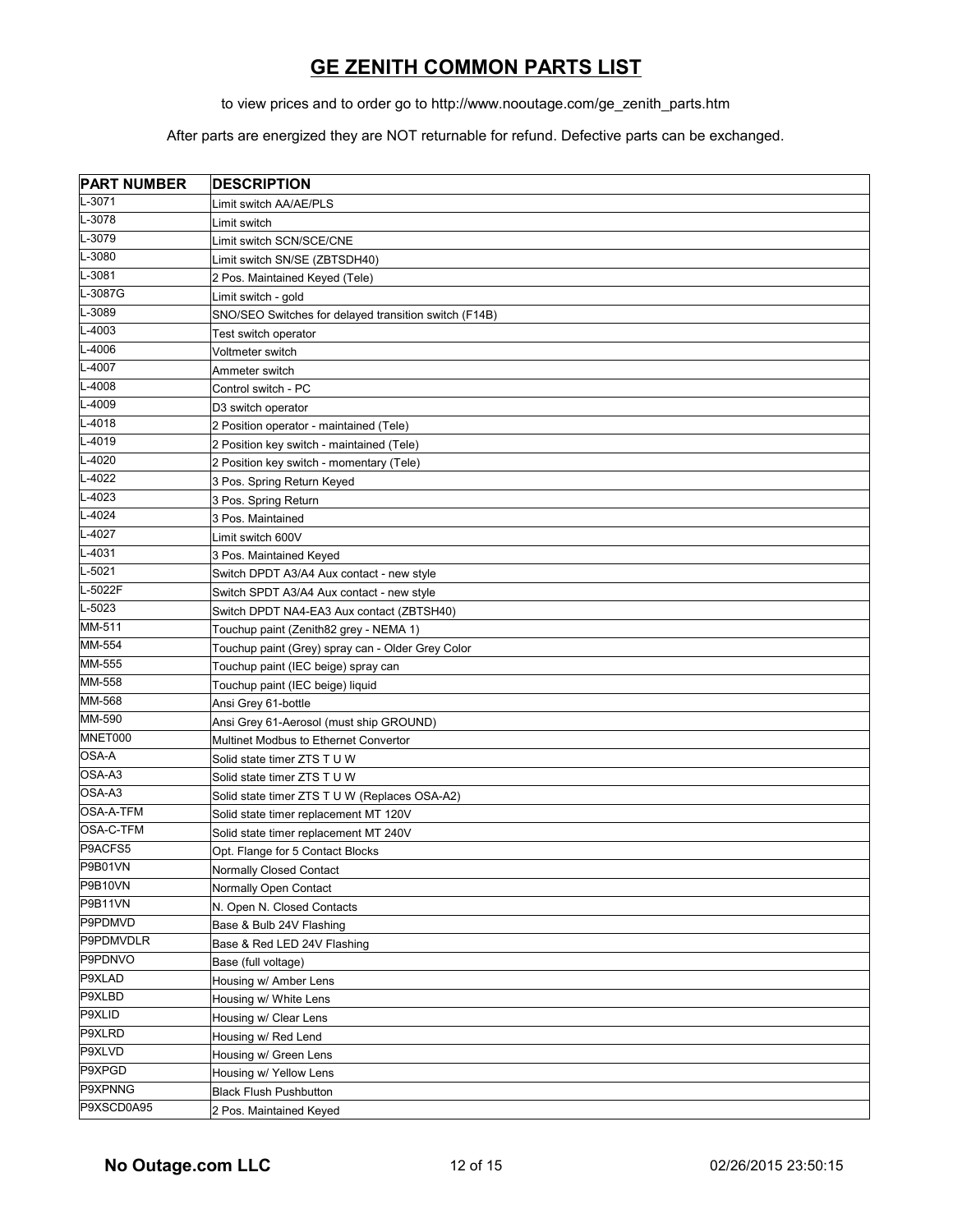to view prices and to order go to http://www.nooutage.com/ge\_zenith\_parts.htm

| <b>PART NUMBER</b> | <b>DESCRIPTION</b>                                   |
|--------------------|------------------------------------------------------|
| P9XSCD0K95         | 2 Pos. Maintained Keyed                              |
| P9XSCD3C95         | 3 Pos. Spring Return Keyed                           |
| P9XSCD5A95         | 2 Pos. Spring Return Keyed                           |
| P9XSCZ0C95         | 3 Pos. Maintained Keyed                              |
| P9XSMD0N           | 2 Pos. Maintained                                    |
| P9XSMZ0N           | 3 Pos. Maintained                                    |
| P9XSMZ3N           | 3 Pos. Spring Return                                 |
| PS-1231            | Condenser                                            |
| PS-1254            | Socket (Pilot Light)                                 |
| PS-1255            | Red Lens (Pilot Light)                               |
| PS-1256            | Green Lens (Pilot Light)                             |
| PS-1270            | Bulb (ZTS Emergency Position) min purchase 6         |
| PS-1271            | Bulb (ZTS Normal Position) min purchase 6            |
| PS-1272            | Blinking light for shunt trip                        |
| PS-1362            | Condenser                                            |
| PS-1375            | Capacitor                                            |
| PS-1586            | Manual operating handle knob (40-1200)               |
| PS-1755            | Terminal Block 12 point                              |
| PS-1756            | Terminal Block 15 point                              |
| PS-1828            | Terminal Block 13 point                              |
| PS-2131            | Manual operating handle grip (1600-3000)             |
| PS-2422            | Control Panel Cover 12x29                            |
| PS-2423            | Control Panel Cover 12x41                            |
| PS-2432            | Control Panel Cover 22x29                            |
| PS-3013            | Stationary contact screw                             |
| PS-3080            | OSA Timer clip (2 required) min purchase 2           |
| PS-3156            | Clip min purchase 2                                  |
| PS-3472            | Adapter ring kit for reduction of 1 3/16 to 7/8 hole |
| PS-3473            | Contact block mounting base. Required for all Tele.  |
| PS-3496            | Handle grip                                          |
| PS-3504            | Roller                                               |
| PS-3549            | Lock assembly                                        |
| PS-3550            | Cam assembly                                         |
| PS-3594            | Quarter turn fasteners                               |
| PS-3595            | Door latch                                           |
| PS-3599            | Door latch                                           |
| PS-3604            | Replacement keys for PS-3599/PS-3595                 |
| PS-4007            | Capacitor                                            |
| PS-4008            | Capacitor                                            |
| PS-4015            | Capacitor                                            |
| PS-4016            | Capacitor                                            |
| PS-4045            | Capacitor                                            |
| PS-4046            | Capacitor                                            |
| PS-4047            | Capacitor                                            |
| PS-4048            | Capacitor                                            |
| PS-4053            | Capacitor                                            |
| PS-4056            | Resistor RNH 30 ohm                                  |
| PS-4057            | Resistor LDS 120 ohm                                 |
| PS-4058            | Capacitor                                            |
| PS-4082            | Capacitor                                            |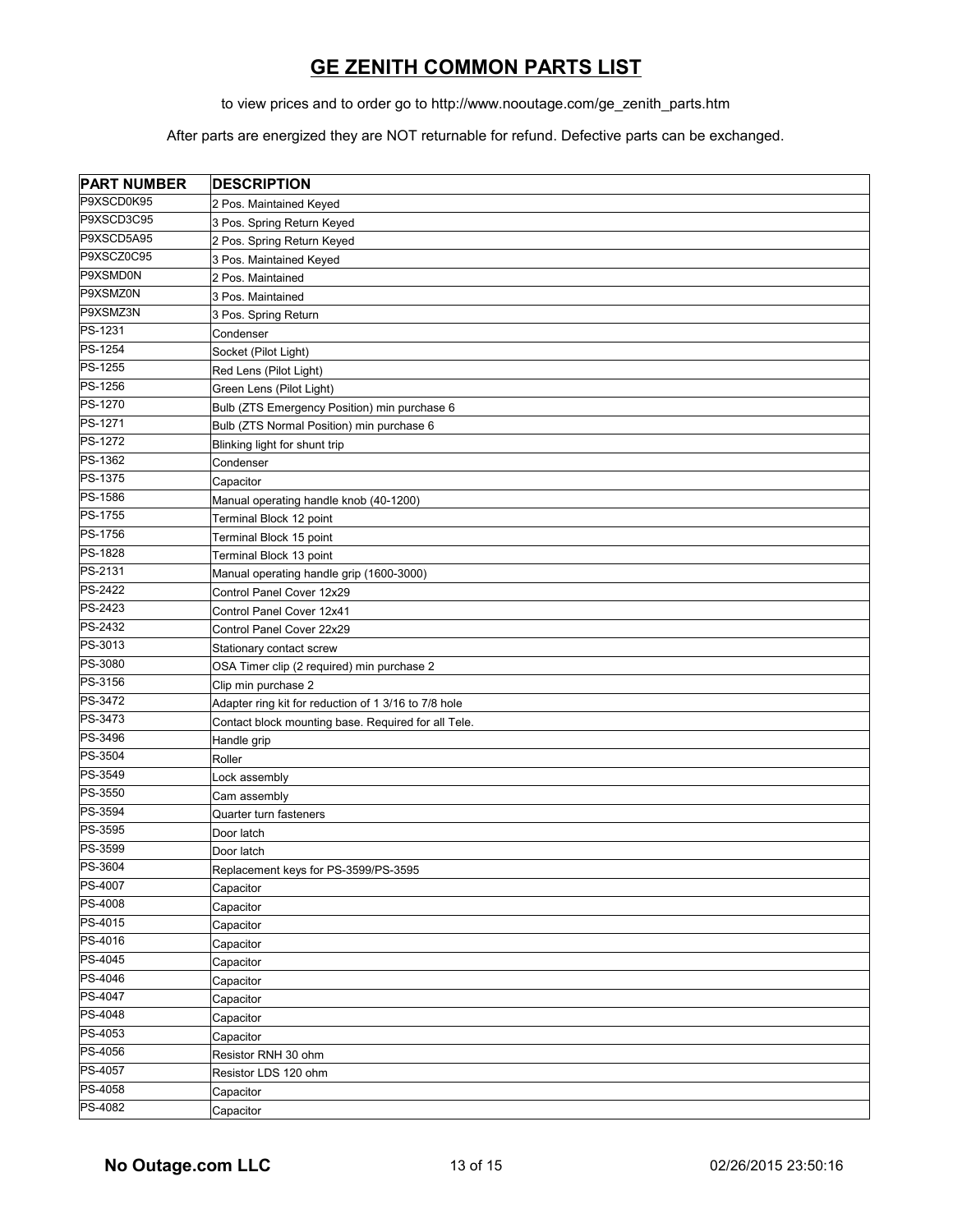to view prices and to order go to http://www.nooutage.com/ge\_zenith\_parts.htm

| <b>PART NUMBER</b> | <b>DESCRIPTION</b>                                   |
|--------------------|------------------------------------------------------|
| PS-4084            | Capacitor                                            |
| PS-4086            | Resistor 1Kohm 3W axial led                          |
| <b>PS-4087</b>     | Capacitor 2.2mf 400VDC Radial Lead                   |
| PS-4642            | Modular terminal block                               |
| PS-4648            | Control panel cover 18 x 29 SSRCP                    |
| PS-4812            | <b>Diodes</b>                                        |
| PS-5046            | Incandescent light sockets                           |
| PS-5047            | Red lens                                             |
| PS-5048            | Green lens                                           |
| PS-5049            | Amber lens                                           |
| PS-5051            | White lens                                           |
| PS-5053            | Clear lens (L1 L2)                                   |
| PS-5054            | Neon light base                                      |
| PS-5055            | Neon lamp - orange (L1 L3 L4)                        |
| PS-5056            | Neon lamp - green (L2)                               |
| PS-5067            | SSRCP jumpers min purchase 6                         |
| PS-5076            | Rectifier - SUPERSEDED BY PS-5162                    |
| PS-5110            | Base & Red LED 24V Flashing                          |
| PS-5111            | LED - Red 28V                                        |
| PS-5112            | LED - Green 28V                                      |
| PS-5113            | LED - Yellow/Amber 28V                               |
| PS-5114            | LED - Green 120V                                     |
| PS-5115            | LED - Red 120V                                       |
| PS-5116            | LED - White 120V                                     |
| PS-5128            | Red LED unit 28V                                     |
| PS-5129            | Green Bypass LED unit 28V                            |
| PS-5130            | Yellow Bypass LED unit 28V                           |
| PS-5131            | Red blinking Bypass LED 28V                          |
| PS-5132            | Connector - 14 position                              |
| PS-5133            | Connector - 16 position                              |
| PS-5151            | Dual rectifier replaces 23P-1473 23P-1582 & PS-4870  |
| PS-5152            | Rectifier                                            |
| PS-5162            | Rectifier                                            |
| PS-6161            | <b>DIN Rail</b>                                      |
| <b>PS-715</b>      | Knob                                                 |
| PS-7345            | Din Rail MX200                                       |
| PS-8706            | Black cover for MX50/90 processor board              |
| PS-8895            | OBSOLETE SEE PS-8896 SCR-N & SCR-E                   |
| PS-8896            | SCR-N & SCR-E                                        |
| PS-8903            | SCR-N & SCR-E (600 VOLT)                             |
| Y110012            | Voltmeter 0-600V Scale                               |
| Y120006            | Frequency Meter 55-65Hz Scale                        |
| Y260099            | 3-Pole Control Relays 24Vdc Coil                     |
| Y500065            | Incandescent Lamp 30Vdc Use on IDEC SLC40 type       |
| Y500066            | Green LED Lamp 24Vdc Use on IDEC SLC40 type          |
| Y500067            | Red LED Lamp 24Vdc Use on IDEC SLC40 type            |
| Y500068            | Amber LED Lamp 24Vdc Use on IDEC SLC40 type          |
| Y600010            | PT's secondary fuse 6A (250Vac Rated) Min purchase 5 |
| Y600105            | 10A DC Fuse Fast acting type                         |
| Y600152            | 10A AC Fuse for Breaker trip coil Slow Blow          |